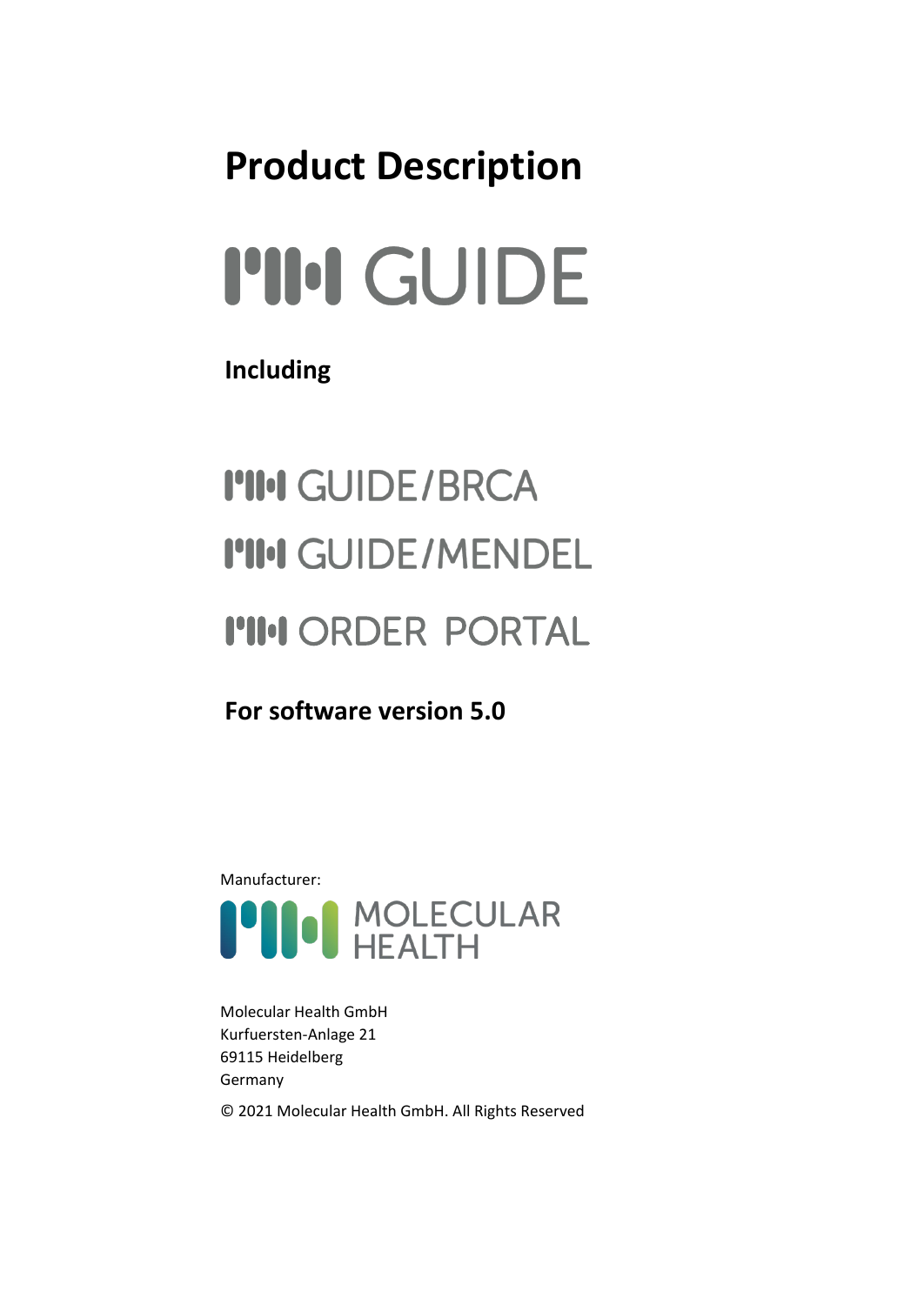#### Table of Contents

| $\mathbf{1}$   | Product overview                                                        |                |  |  |
|----------------|-------------------------------------------------------------------------|----------------|--|--|
|                | MH Guide 3                                                              |                |  |  |
|                | MH Guide/BRCA                                                           | 5              |  |  |
|                | MH Guide/Mendel                                                         | 6              |  |  |
|                | MH Order Portal                                                         | $\overline{1}$ |  |  |
| $\overline{2}$ | Regulatory status                                                       | $\overline{7}$ |  |  |
|                | European Union                                                          | 8              |  |  |
|                | <b>USA</b><br>8                                                         |                |  |  |
|                | Other regions                                                           | 8              |  |  |
| 3              | Variant detection from FASTQ input                                      | 8              |  |  |
|                | Supported variant types and validated analytical performance            | 8              |  |  |
| 4              | Transcript and protein mapping                                          | 11             |  |  |
| 5              | Data foundation, data & software updates, and their impact on reporting | 11             |  |  |
| 6              | Input formats 11                                                        |                |  |  |
| $\overline{7}$ | Inbound interfaces                                                      | 12             |  |  |
| 8              | Output formats                                                          | 12             |  |  |
| 9              | Analysis turnaround time                                                | 13             |  |  |
| 10             | Data storage 13                                                         |                |  |  |
| 11             | Limitation of user numbers per role and contract                        | 14             |  |  |
|                | 12 System Description and Requirements                                  | 15             |  |  |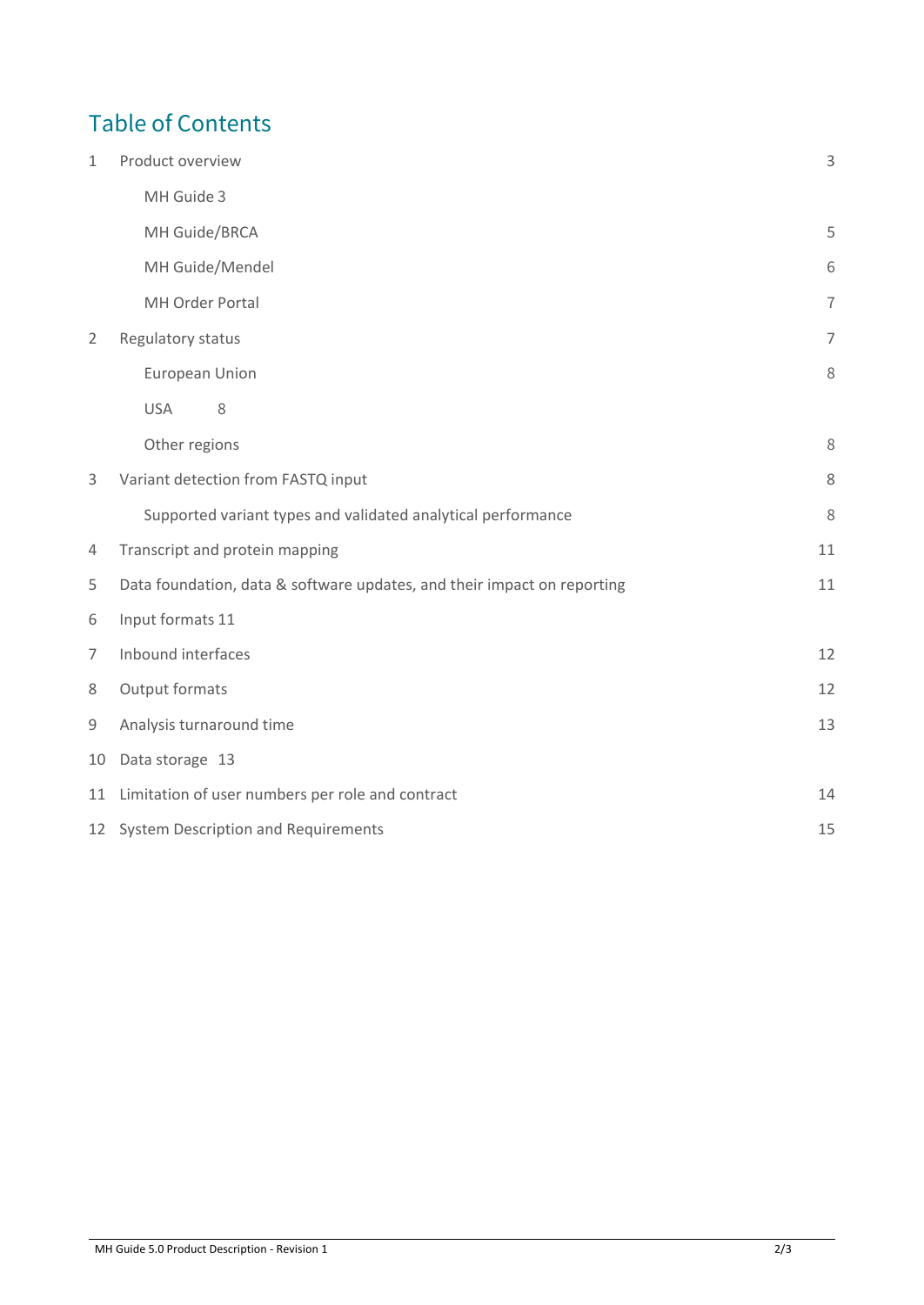## <span id="page-2-0"></span>**1 Product overview**

*MH Guide/BRCA*, *MH Guide/Mendel*, and *MH Order Portal* are part of *MH Guide*, and provided as Software as a Service (SaaS). *MH Guide, MH Guide/BRCA*, and *MH Guide/Mendel* can be used for analysis of nextgeneration sequencing (NGS) data in FASTQ format, or genetic and molecular alteration data in VCF format. They can be used in an interactive mode and can provide analysis results as a digital Clinical Molecular Record (MH CMR) in JSON or XML format, and as a report in PDF format.

#### <span id="page-2-1"></span>MH Guide

*MH Guide* is a stand-alone software as a service (SaaS) used for *in vitro* examination of next-generation sequencing (NGS) data or genetic and molecular alteration data to provide information to aid in the determination of treatment options based on genetic biomarkers and medical guidelines for patients diagnosed with cancer (solid and hematological cancers). *MH Guide* is used as an expert system for patient management by trained healthcare professionals qualified in genetics and oncology.

#### **Core Features of MH Guide**

- **Case management:** users can sort, search, and filter cases in a list, change case status, and download signed case reports.
- **Case quality control (QC) and file download:** users can access QC information per analyzed case, and download results, log files and intermediate files.
- **Audit trail:** an audit trail is available for all editing actions that affect reports.
- **Case metadata management:** case metadata can be edited, and cases are automatically re-calculated based on the updated information.
- **Filter and ruleset management:** filters and rulesets are automatically applied to processed cases. They include technical and non-technical variant filters, lineage and zygosity classification and filter, matching parameters for Clinical Variant Interpretations (CVIs), pre-selection and sort order of reported treatments and findings, and calculation of Tumor Mutational Burden (TMB). Use of provided defaults, or modified rulesets and filters are at the sole responsibility of the customer. Technical filters and CVI matching parameters can only be modified on request by MH personnel for regions in which *MH Guide* is provided as an IVD.
- **Variant management:** users can browse a list of all detected variants, search for specific variants or genes, assess variant relevance based on information about variant type, matching CVIs, an automated and editable ACMG classification, gene properties, correlated variants, detection quality, and variant annotations. In addition, users can define gene filters that exclude variants in genes that are not in the scope of their current analysis.
- **Variant classification:** variants are automatically pre-classified based on ACMG rules. Variant classifications can be modified and stored for future use, either by changing ACMG criteria, or by directly assigning a variant classification (Pathogenic, Likely pathogenic, Uncertain significance, Likely benign, Benign).
- **Variant annotation and interpretation:** for each detected variant, available annotations and interpretations are automatically identified and displayed. This includes proprietary curated variant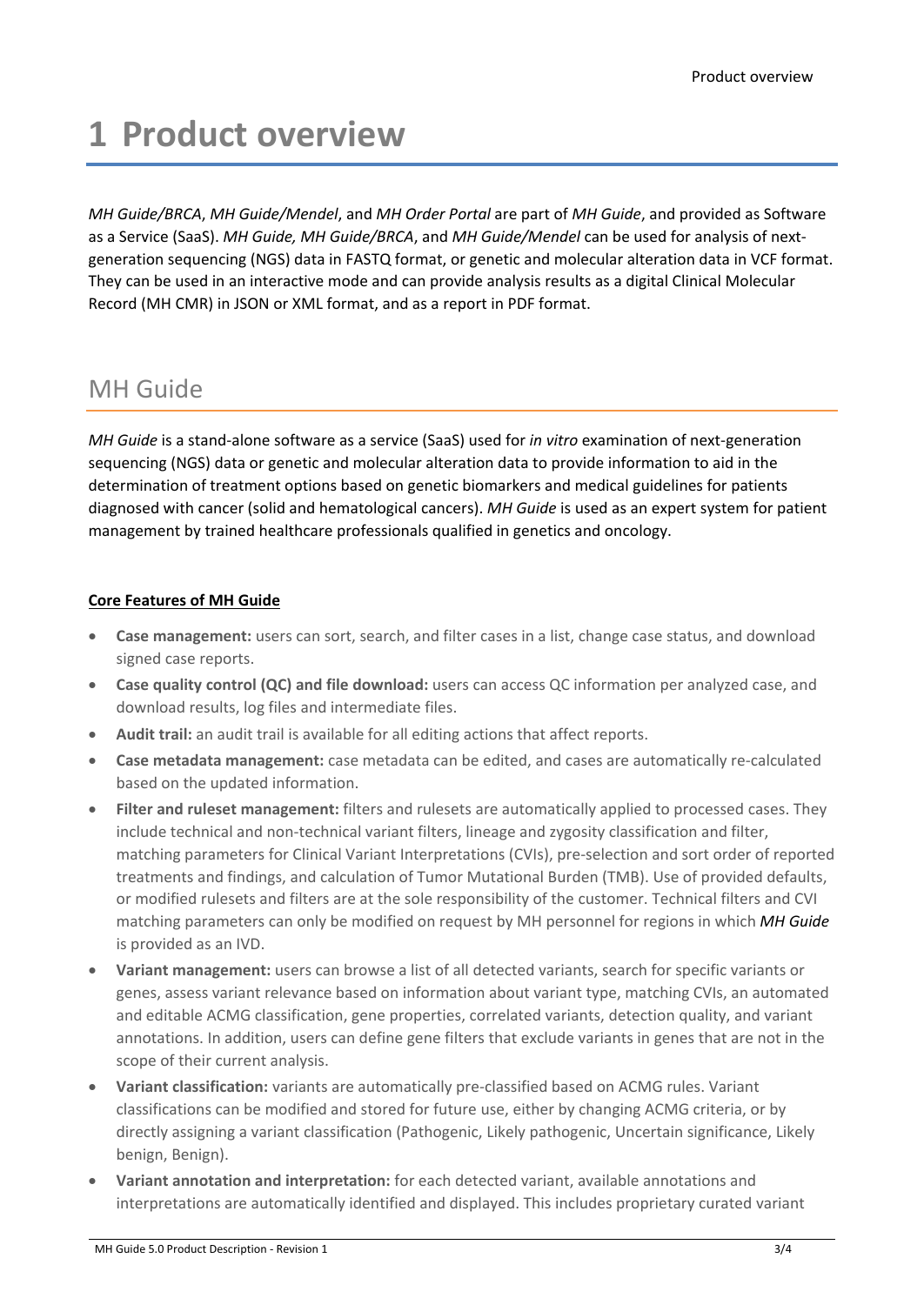classification data, functional variant effect data, and CVIs, as well as a wide range of external data sources such as gnomAD, ClinVar, COSMIC, and dbNSFP.

- **Manual addition and interpretation of variants and genomic findings from other assays:** users can manually add information on SNVs (HGVS protein level only), Indels (HGVS protein level only), fusions, CNAs, protein expression, gene expression, methylation, wild types, tumor mutational burden, microsatellite instability, and homologous recombination deficiency.
- **Clinical Variant Interpretation (CVI) management:** for each detected variant, users can create their own CVIs for future use. User-created CVIs are shared within an organizational unit and are not part of the CE-marked product. User-created CVIs can be inactivated to exclude them from use in future cases.
- **Treatment-centric tabs:** drug and CVI information are shown in separate views for potentially effective medications and medications with potential for adverse reaction or ineffectiveness, and users can browse all medications associated with CVIs. Users can prioritize treatment recommendations by modifying the sort order or (de-)select them for the report. Treatment-centric tabs are not CE-marked.
- **Access to** *MH Drug Explorer***:** a product that can be accessed from MH Guide depending on the customer contract. MH Drug Explorer is for non-clinical use only and allows users to browse, search, and compare clinical trial outcome measures, important for evaluating the effect of cancer treatments. Outcomes data are made available for a growing number of cancer entities.
- **Access to** *MH Pathway Viewer:* a product that can be accessed from MH Guide patient cases, is for non-clinical use only, and can be used to better understand a patient's tumor and where in a pathway treatment-relevant biomarkers are located.
- **Clinical trials tab:** potentially relevant recruiting clinical trials are shown for each selected potentially effective medication, taking the patient demographics and the primary and secondary diseases into account. Trial selection for the report can be edited by the user. The Clinical trials tab is not CE-marked.
- **Medical guidelines tab:** treatments and related information such as recommended use and evidence levels from NCCN and a selection of ESMO guidelines are available and displayed in the context of the patient's disease based on assigned MeSH terms. Biomarkers matched to the molecular profile of the patient are displayed to provide information about the potential impact of the treatment for the patient. Guideline information can be selected by users for the report. The Medical guidelines tab is not CE-marked.
- **Prognostic and diagnostic tab:** separate views allow users to browse all prognostic and diagnostic findings associated with relevant variants and select which prognostic and diagnostic findings to include in the report. The Prognostic and Diagnostic tabs are not CE-marked.
- **Interactive report preview:** in the report view, users can write a clinical impression and choose which attachments to include in the final report. Available attachments include a list of all variants identified as relevant, a list of potentially relevant recruiting clinical trials, a list of all publications cited in reported CVIs, a list of all drug class members of reported drug classes, treatment details, the filters and ruleset settings used, a summary of the mutational load, and information from manually added additional test results. A lab-specific disclaimer can be attached to reports. The interactive report preview is not CE-marked.
- **Report management:** all changes made to reports are tracked and traceable in the system history. Reports can be signed, and if required, electronic signatures can be used. A copy of each signed report is automatically stored in the system and provided for download. Reissued reports can be assigned a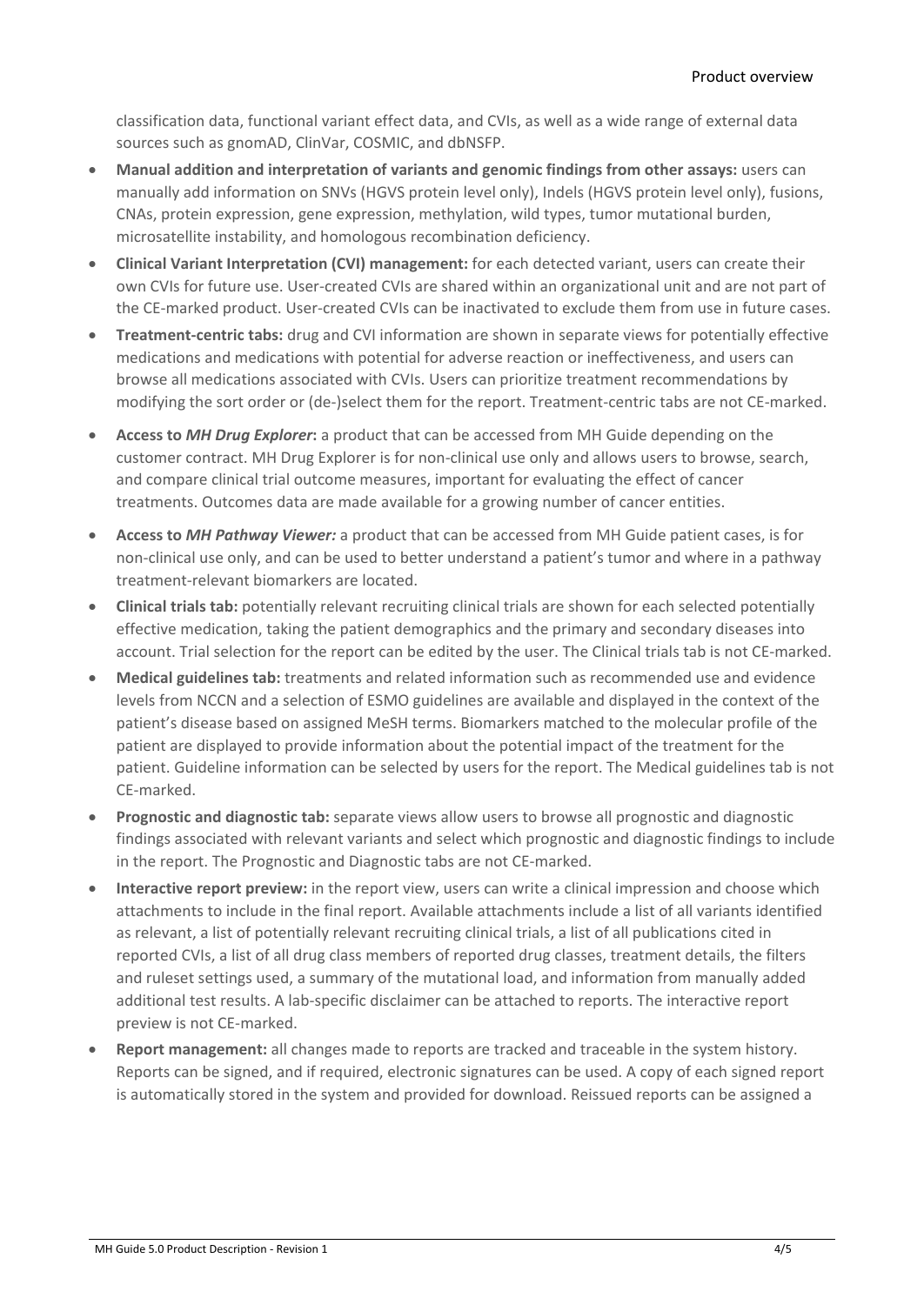label indicating the reason they were reopened; the label and the reason given are printed on the report. The report is not CE-marked.

<span id="page-4-0"></span>• **Automated CMR output:** The system can be configured to automatically create an MH CMR file in JSON or XML format for signed cases. The MH CMR is not CE-marked.

#### MH Guide/BRCA

*MH Guide/BRCA* is a stand-alone software as a service (SaaS) used for *in vitro* examination of nextgeneration sequencing (NGS) data or genetic and molecular alteration data to provide information to determine hereditary cancer predisposition for patients suspected of being at risk of a hereditary predisposition to breast and ovarian cancer syndrome (HBOC). *MH Guide/BRCA* is used as an expert system by trained healthcare professionals qualified in molecular diagnostics.

#### **Core Features of MH Guide/BRCA**

- **Case management:** users can sort, search, and filter cases in a list, change case status, and download signed case reports.
- **Case quality control (QC) and file download:** users can access QC information per analyzed case, and download results, log files and intermediate files.
- **Audit trail:** an audit trail is available for all editing actions that affect reports.
- **Case metadata management:** case metadata can be edited, and cases are automatically re-calculated based on the updated information.
- **Filter and ruleset management:** filters and rulesets are automatically applied to processed cases. They include technical and non-technical variant filters, and zygosity classification. Use of provided defaults, or modified rulesets and filters are at the sole responsibility of the customer. Technical filters can only be modified on request by MH personnel for regions in which *MH Guide/BRCA* is provided as an IVD.
- **Variant management:** users can browse a list of all detected variants, search for specific variants or genes, assess variant relevance based on information about variant type, matching CVIs, an automated and editable ACMG classification, gene properties, correlated variants, detection quality, and variant annotations. In addition, users can define and gene filters that exclude variants in genes that are not in the scope of their current analysis.
- **Variant classification:** variants are automatically pre-classified based on ACMG rules. Variant classifications can be modified and stored for future use, either by changing ACMG criteria, or by directly assigning a variant classification (Pathogenic, Likely pathogenic, Uncertain significance, Likely benign, Benign).
- **Variant annotation:** for each detected variant, available annotations are automatically identified and displayed. This includes proprietary curated variant classification data and functional variant effect data, as well as a wide range of external data sources such as gnomAD, ClinVar, COSMIC, and dbNSFP.
- **Interactive report preview:** users can write a case summary. The report contains a disease description, reported variants and a list of cancer risk of pathogenic variants per analyzed gene. The interactive report preview is not CE-marked.
- **Report management:** all changes made to reports are tracked and traceable in the system history. Reports can be signed, and, if required, electronic signature can be used. A copy of each signed report is automatically stored in the system and provided for download. Reissued reports can be assigned a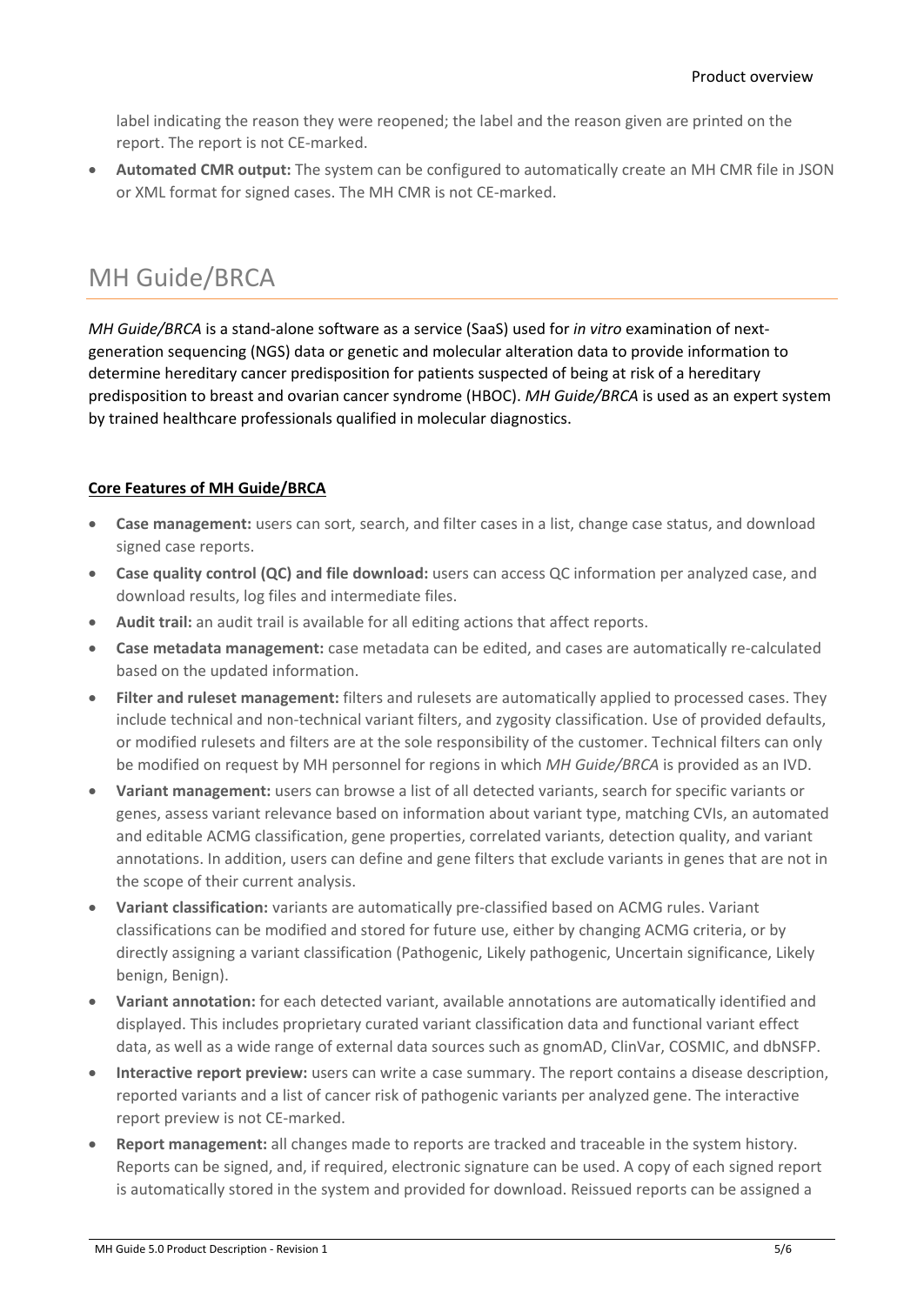label indicating the reason they were reopened; the label and reason given are printed on the report. The report is not CE-marked.

<span id="page-5-0"></span>• **Automated CMR output:** The system can be configured to automatically create an MH CMR file in JSON or XML format for signed cases. The MH CMR is not CE-marked.

#### MH Guide/Mendel

*MH Guide/Mendel* is a stand-alone software as a service (SaaS) used for *in vitro* examination of nextgeneration sequencing (NGS) data or genetic and molecular alteration data to provide information to aid in the diagnosis of hereditary diseases or disease predispositions for patients suspected of being at risk of these diseases. *MH Guide/Mendel* is used as an expert system by trained healthcare professionals qualified in molecular diagnostics.

#### **Core Features of MH Guide/Mendel**

- **Case management:** users can sort, search, and filter cases in a list, change case status, and download signed case reports.
- **Case quality control (QC) and file download:** users can access QC information per analyzed case, and download results, log files and intermediate files.
- **Audit trail:** an audit trail is available for all editing actions that affect reports.
- **Case metadata management:** case metadata can be edited, and cases are automatically re-calculated based on the updated information.
- **Filter and ruleset management:** filters and rulesets are automatically applied to processed cases. They include technical and non-technical variant filters, and zygosity classification. Use of provided defaults, or modified rulesets and filters are at the sole responsibility of the customer. Technical filters can only be modified on request by MH personnel for regions in which *MH Guide/Mendel* is provided as an IVD.
- **Variant management:** users can browse a list of all detected variants, search for specific variants or genes, assess variant relevance based on information about variant type, matching CVIs, an automated and editable ACMG classification, gene properties, correlated variants, detection quality, and variant annotations. In addition, users can define and gene filters that exclude variants in genes that are not in the scope of their current analysis.
- **Variant classification:** variants are automatically pre-classified based on ACMG rules. Variant classifications can be modified and stored for future use, either by changing ACMG criteria, or by directly assigning a variant classification (Pathogenic, Likely pathogenic, Uncertain significance, Likely benign, Benign).
- **Variant annotation:** for each detected variant, available annotations are automatically identified and displayed. This includes proprietary curated variant classification data and functional variant effect data, as well as a wide range of external data sources such as gnomAD, ClinVar, COSMIC, and dbNSFP.
- **CVI management:** for each detected variant, users can create their own CVIs for future use. Usercreated CVIs are shared within an organizational unit and are not part of the CE-marked product. CVIs are automatically prefilled based on available annotation data and current variant classification. Usercreated CVIs can be inactivated to exclude them from use in future cases.
- **Phenotypes tab:** this tab provides detailed information on phenotypes associated with detected variants in user-created CVIs. A phenotype description, inheritance information, and associated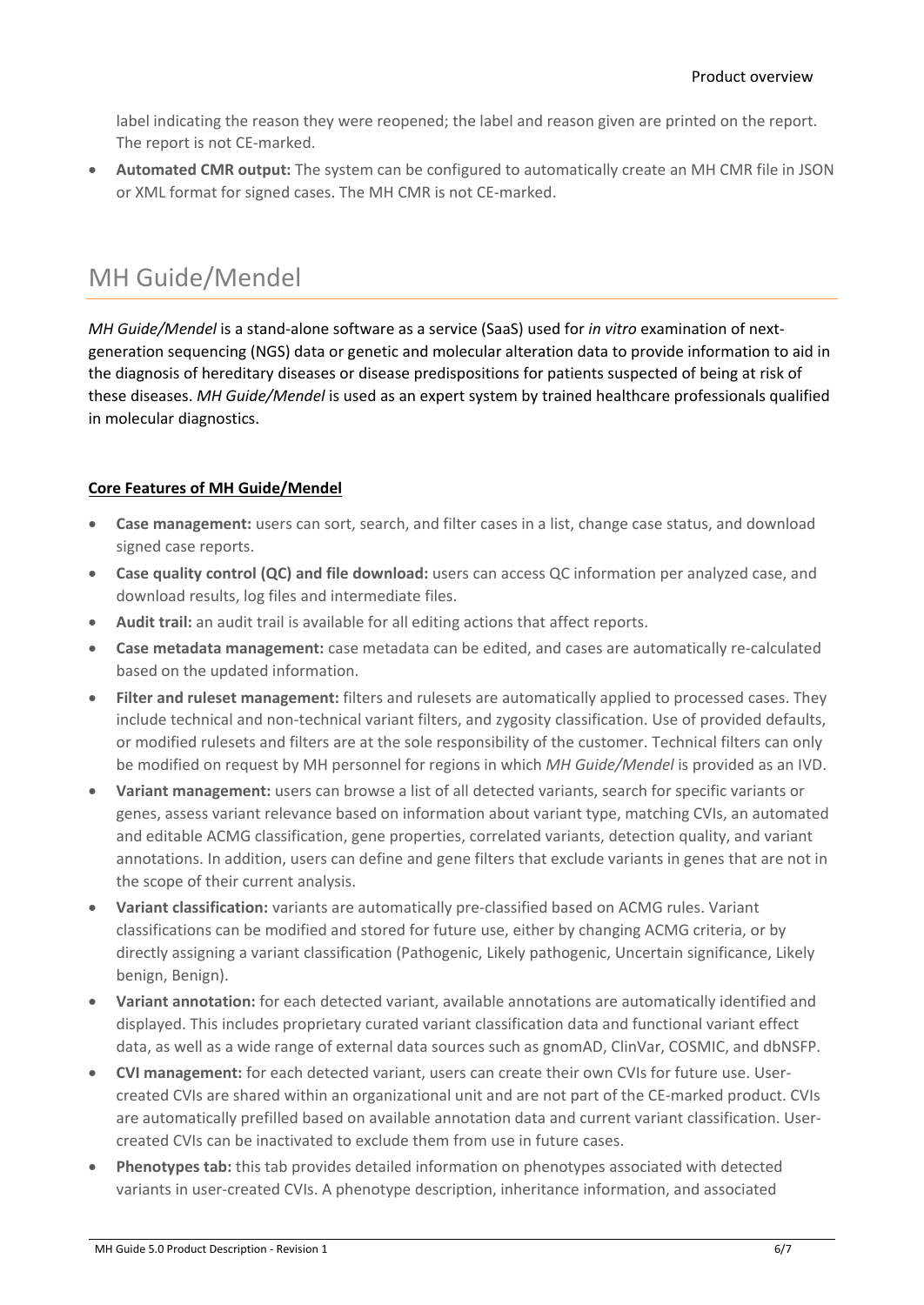symptoms are provided per phenotype. Users can select which phenotypes should be included in the report. The Phenotypes tab is not CE-marked.

- **Interactive report preview:** users can write a case summary and choose which attachments to include in the final report. Available attachments include a list of all variants identified as relevant, a list of all publications cited in reported CVIs, and the filters and ruleset settings used. A lab-specific disclaimer can be attached to reports. The interactive report preview is not CE-marked.
- **Report management:** all changes made to reports are tracked and traceable in the system history. Reports can be signed, and, if required, electronic signature can be used. A copy of each signed report is automatically stored in the system and provided for download. Reissued reports can be assigned a label indicating the reason they were reopened; the label and reason given are printed on the report. The report is not CE-marked.
- <span id="page-6-0"></span>• **Automated CMR output:** The system can be configured to automatically create an MH CMR file in JSON or XML format for signed cases. The MH CMR is not CE-marked.

#### MH Order Portal

*MH Order Portal* is provided as software as a service (SaaS) and can be used for the ordering of *MH Guide, MH Guide/BRCA,* and *MH Guide/Mendel* analyses. *MH Order Portal* provides a graphical user interface for input case metadata and sequencing data upload. Alternatively, case metadata and FASTQ or VCF files can be uploaded using the MH SFTP servers (Secure Shell file transfer protocol). The *MH Order Portal* is a nonmedical device module of MH Guide.

#### **Core Features of MH Order Portal**

- **Order management:** users can sort, search, filter ordered cases in a list, and check and change case status.
- **Case quality control (QC) and file download:** users can access QC information per analyzed case, and download results, log files and intermediate files.
- **Order creation:** users can create orders for *MH Guide, MH Guide/BRCA*, and *MH Guide/Mendel* lab tests assigned to their organization.
- **Case metadata input:** users can enter mandatory and optional case metadata for their orders. Completeness and correctness of the provided case data and lab test selection are critical for the analysis results. The correctness and completeness of data entered using *MH Order Portal* is at the sole responsibility of the customer.
- **File upload:** users can upload next-generation sequencing (NGS) data or genetic and molecular alteration data and start the analysis after successful file upload. MD5 checksums can be used to verify correctness and completeness of the uploaded files. The correctness and completeness of uploaded data is at the sole responsibility of the customer.

## <span id="page-6-1"></span>**2 Regulatory status**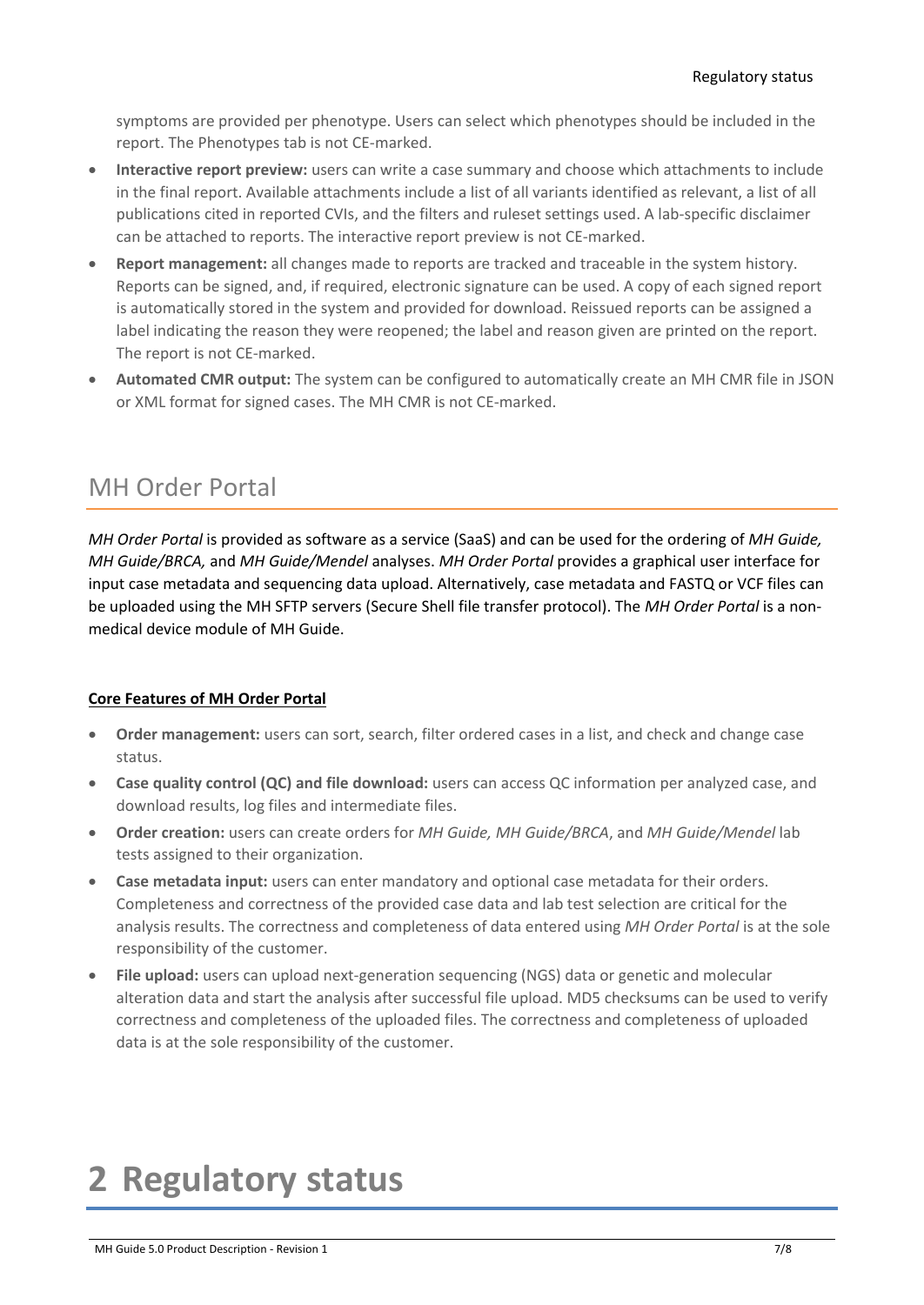#### <span id="page-7-0"></span>European Union

*MH Guide/BRCA and MH Guide/Mendel,* and *MH Order Portal* are part of *MH Guide*,. In the European Union, *MH Guide* is registered as an in vitro diagnostic medical device (IVD). Molecular Health GmbH is the legal manufacturer of *MH Guide* as a stand-alone software, and the statutory provisions of the German Medical Devices Act (MPG) and the European Directive 98/79/EC apply. Molecular Health therefore maintains a quality management system according to EN ISO 13485 for the scope of "Design, Development and Manufacture of software systems for the integrated analysis of clinical and genomic patient data to support treatment decisions and provision of related services".

#### <span id="page-7-1"></span>USA

*MH Guide/BRCA* and *MH Guide/Mendel,* and *MH Order Portal* are part of *MH Guide*. *MH Guide* has not been cleared or approved by the U.S. Food and Drug Administration (FDA). *MH Guide* with VCF input is offered as a bioinformatics service under CLIA. *MH Guide* using FASTQ input is not offered for clinical use in the USA. Molecular Health GmbH (MH) has received CLIA certification and CAP accreditation for the provision of MH Guide as a dry lab service to clinical laboratories in the US.

#### <span id="page-7-2"></span>Other regions

*MH Guide/BRCA, MH Guide/Mendel*, and *MH Order Portal* are part of *MH Guide*. *MH Guide* is offered by Molecular Health GmbH as an off-shore service. *MH Guide* has not been cleared or approved as an in vitro diagnostic medical device (IVD) by regulatory authorities outside of the European Union.

## <span id="page-7-3"></span>**3 Variant detection from FASTQ input**

For FASTQ input, the MH Variant Detection Pipeline (MH VDP) is provided for GRCh37-based identification of variants and other biomarkers with *MH Guide, MH Guide/BRCA*, and *MH Guide/Mendel*. The MH VDP can process sequencing data from commercial panels, custom panels, and whole exome sequencing (WES). The MH VDP is validated for processing hybrid-capture based sequencing data from Illumina sequencing platforms. MH reserves the right to inform customers and data providers about QC issues, and to reject processing of data that does not comply with the current MH sequencing guidelines.

#### <span id="page-7-4"></span>Supported variant types and validated analytical performance

The validated analytical performance and limits of detection of the MH VDP vary per product, assay type, and variant type. The performance is highly dependent on the quality of sample and sequencing data. Uploaded sequencing data must comply with the current MH sequencing guidelines. *Table 1* provides an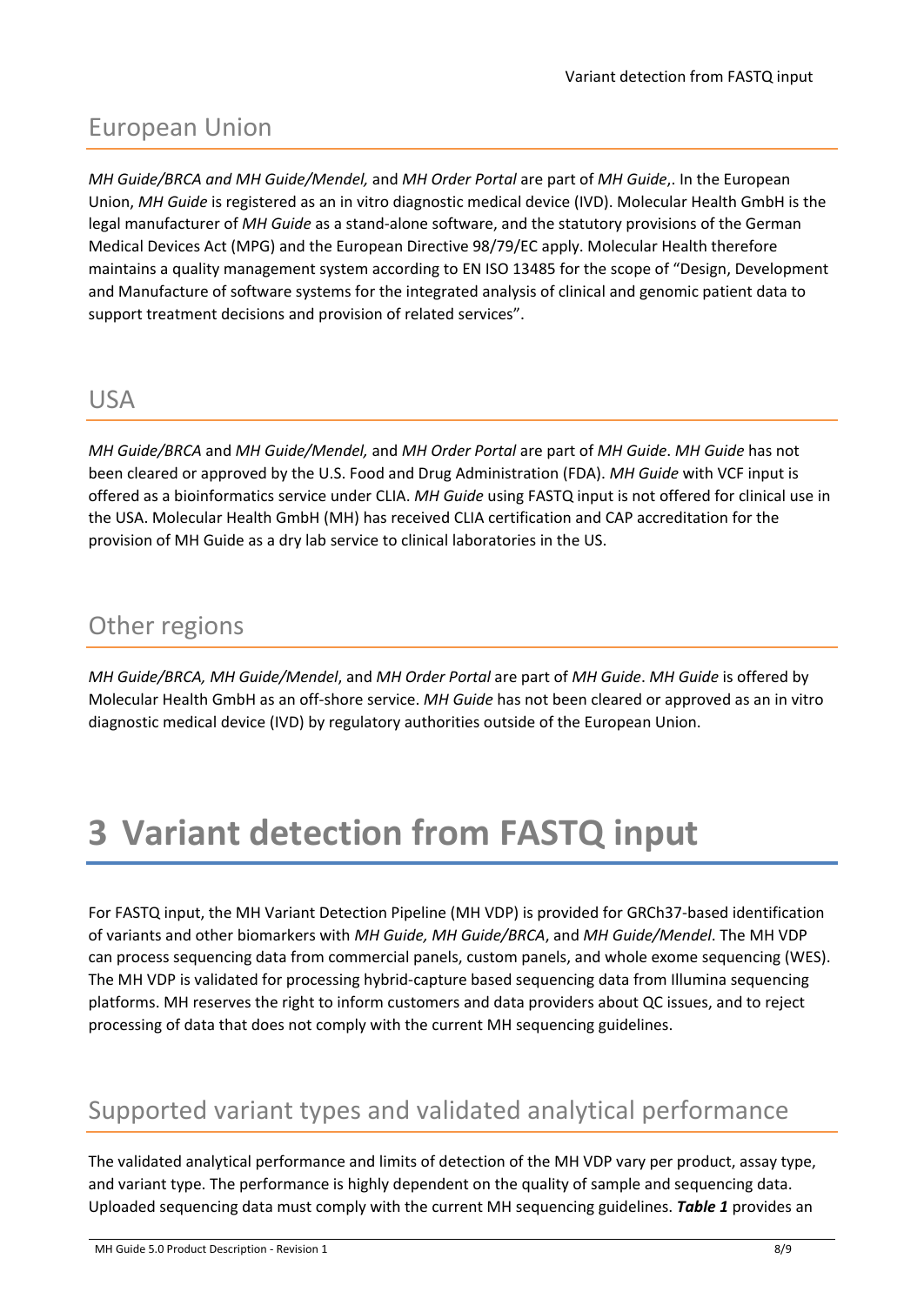overview of supported assay types, variant types, validated analytical performance, limits of detection and relevant specifics of the used validation samples.

*Table 1: Overview of supported assay and variant types, validated analytical performance, limits of detection and relevant validation sample specifics per product. Precision, Sensitivity, and limits of detection of the MH VDP were calculated using validation samples with a defined minimum sequencing coverage at variant positions. These values are meant as a reference point. Depending on the design of the customer's assay, the required average coverage to ensure the specified coverage at variant positions may strongly vary. Similar performance is expected for data from panel and WES analyses that fulfill requirements and recommendations from MH sequencing guidelines and pass the sample QC checks within the software.*

| <b>Product</b>                   | Assay type                                                                                 | <b>Variant</b><br><b>Type</b> | Sensitivity  | <b>Precision</b> | Limits of detection and<br>validation sample specifics                                                                                                                         |
|----------------------------------|--------------------------------------------------------------------------------------------|-------------------------------|--------------|------------------|--------------------------------------------------------------------------------------------------------------------------------------------------------------------------------|
| <b>MH</b><br>Guide/BRCA,         | <b>DNA</b><br>sequencing<br>panel and WES<br>analyses<br>(germline<br>sample)              | <b>SNV</b>                    | ≥99%         | ≥99%             | VAF ≥10%, ≥38x coverage at<br>variant position, in samples<br>with 100x average sequencing<br>coverage.                                                                        |
| <b>MH</b><br><b>Guide/Mendel</b> |                                                                                            | Indel                         | ≥98%         | ≥98%             | VAF ≥10%, ≥38x coverage at<br>variant position, in samples<br>with 100x average sequencing<br>coverage.                                                                        |
|                                  | <b>DNA</b><br>sequencing<br>panel analyses<br>(tumor sample<br>only)                       | SNV                           | $>99\%$      | ≥99%             | Tumor content ≥20%, VAF ≥5%,<br>≥95x coverage at variant<br>position, in samples with 500x<br>average sequencing coverage.                                                     |
|                                  |                                                                                            | Indel                         | ≥97%         | ≥99%             | Tumor content ≥20%, VAF ≥5%,<br>≥95x coverage at variant<br>position, in samples with 500x<br>average sequencing coverage.                                                     |
|                                  |                                                                                            | Fusion                        | ≥100%        | ≥100%            | Tumor content ≥20%,<br>supporting read pairs ≥10.                                                                                                                              |
| <b>MH</b> Guide                  | <b>DNA</b><br>sequencing<br><b>WES analyses</b><br>(tumor +<br>germline<br>control sample) | SNV<br>Tumor:<br>Control:     | ≥97%<br>≥99% | ≥97%<br>≥98%     | VAF ≥5%, ≥20x coverage at<br>variant position, in tumor<br>samples with 200x average<br>coverage and tumor content<br>≥20%, and control samples<br>with 100x average coverage. |
|                                  |                                                                                            | Indel<br>Tumor:<br>Control:   | ≥95%<br>≥98% | ≥99%<br>≥98%     | VAF ≥5%, ≥20x coverage at<br>variant position, in tumor<br>samples with 200x average<br>coverage and tumor content<br>≥20%, and control samples<br>with 100x average coverage. |
|                                  |                                                                                            | <b>CNA</b><br>loss            | 95%          | 95%              | Tumor samples with 200x<br>average coverage and tumor<br>content ≥50%; control samples<br>with 100x average coverage.<br>Detection only for genes with<br>MH CVI for CNA loss. |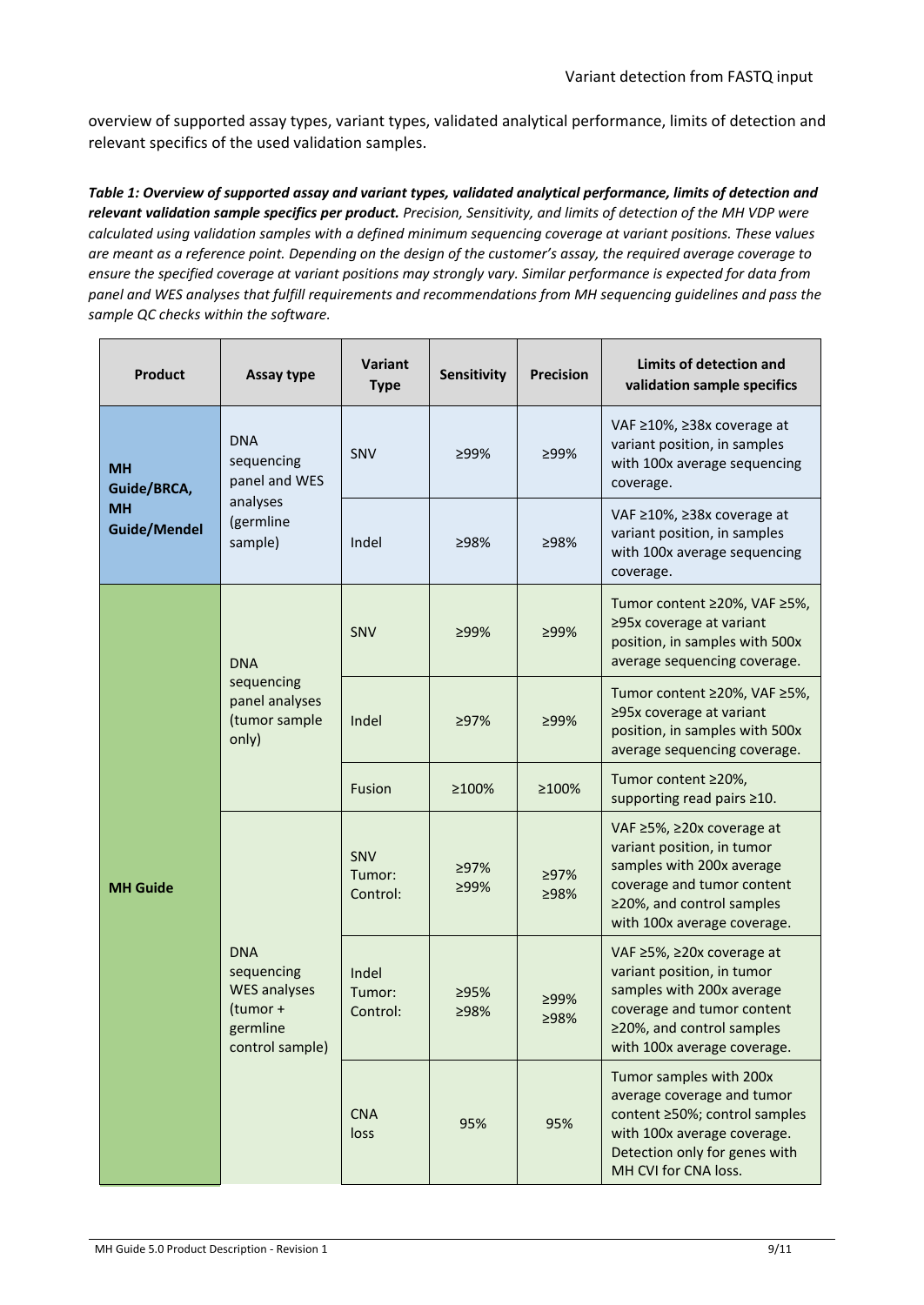| <b>Product</b>                     | Assay type                                                                                        | <b>Variant</b><br><b>Type</b> | Sensitivity | <b>Precision</b> | Limits of detection and<br>validation sample specifics                                                                                                                                                      |
|------------------------------------|---------------------------------------------------------------------------------------------------|-------------------------------|-------------|------------------|-------------------------------------------------------------------------------------------------------------------------------------------------------------------------------------------------------------|
|                                    |                                                                                                   | <b>CNA</b><br>gain            | 71%         | 99%              | Tumor samples with 200x<br>average coverage and tumor<br>content ≥50%; control samples<br>with 100x average coverage.<br>Detection only for genes with<br>MH CVI for CNA gain and copy<br>number $\geq 4$ . |
|                                    |                                                                                                   | MSI-H                         | 88%         | 100%             | Samples without sequencing<br>QC warnings.                                                                                                                                                                  |
|                                    | <b>RNA</b><br>sequencing<br>panel and<br>whole<br>transcriptome<br>analyses<br>(tumor sample)     | <b>Fusion</b>                 | >94%        | 283%             | Supporting reads ≥2                                                                                                                                                                                         |
|                                    | <b>DNA</b><br>sequencing<br>panel and WES<br>analyses<br>(tumor, or<br>tumor + control<br>sample) | <b>TMB</b>                    | n/a         | n/a              | TMB-H detection is not<br>clinically validated. No<br>precision and sensitivity can be<br>provided due to the specifics of<br>this biomarker type.                                                          |
| <b>MH Guide, MH</b><br>Guide/BRCA, | Protein<br>mapping                                                                                | SNV/Indel                     | 99%         | 97%              | n/a                                                                                                                                                                                                         |
| <b>MH</b><br><b>Guide/Mendel</b>   | Transcript<br>mapping                                                                             | SNV/Indel                     | 99%         | 90%              | n/a                                                                                                                                                                                                         |
|                                    | Variant<br>annotation                                                                             | All<br>supported<br>types     | 99%         | 100%             | n/a                                                                                                                                                                                                         |
|                                    | <b>Variant ACMG</b><br>classification                                                             | SNV/MNP/<br>Indel             | 75%         | 99%              | n/a                                                                                                                                                                                                         |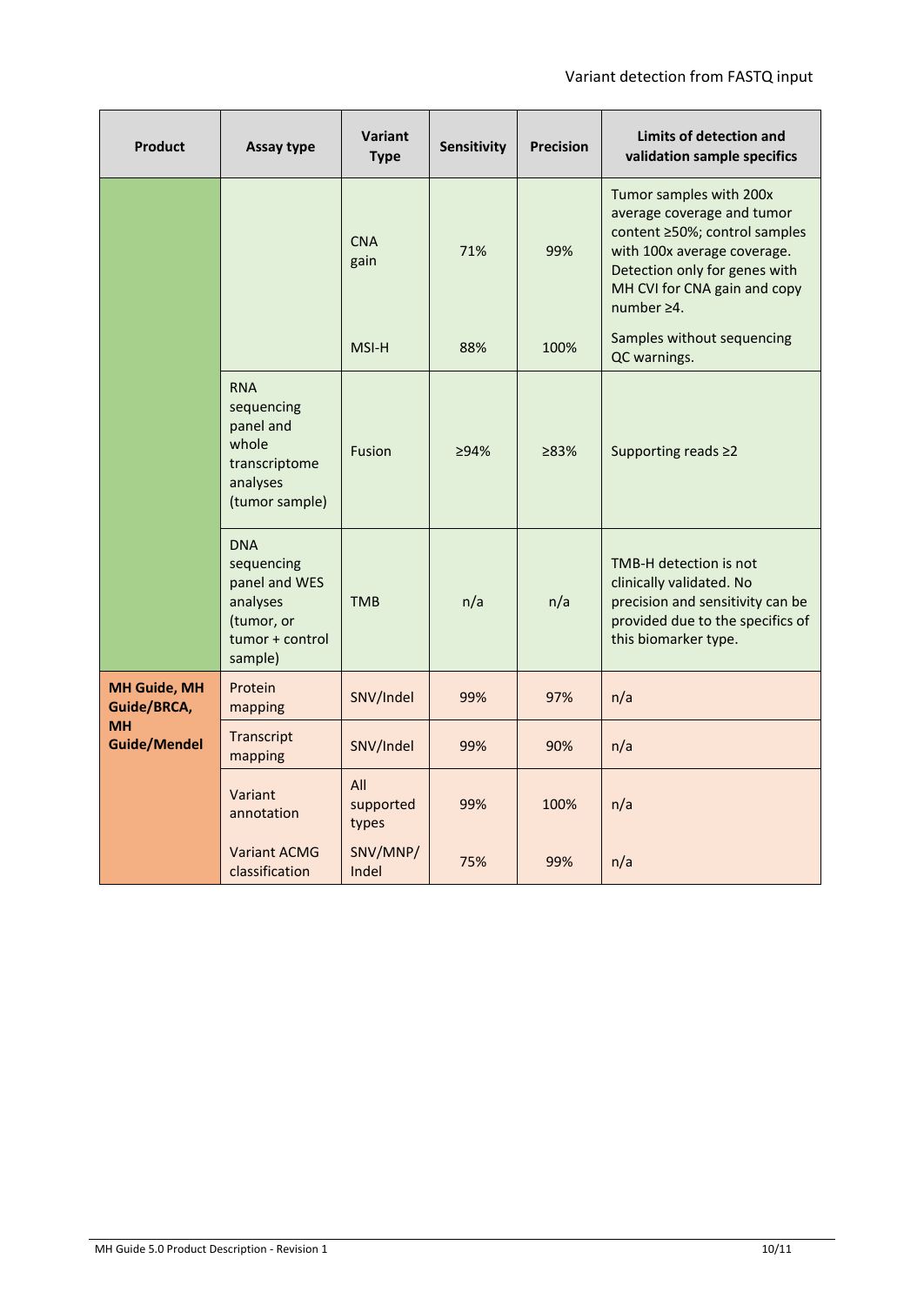## <span id="page-10-0"></span>**4 Transcript and protein mapping**

Transcript and protein mapping is done for FASTQ and VCF input*.* Genomic variants are mapped to transcript and protein level in HGVS-compliant form using ENSEMBL transcript and UniProt protein data. The transcript and protein mapping supports non-coding and coding SNVs, Indels (del, ins, del-ins), Fusions and copy number alterations (CNAs) and can process TMB, MSI, and HRD status from VCF. The system can be configured to only report variants based on a provided gene list and/or to filter out all non-coding variants without relevant information available in the annotation dataset. Copy number alterations are mapped to all genes fully covered by the genomic region submitted in the VCF input, if no gene is provided. Fusions are mapped to all genes covering the fusion breakpoints submitted in the VCF input, if no genes are provided.

## <span id="page-10-1"></span>**5 Data foundation, data & software updates, and their impact on reporting**

The data used in *MH Guide*, *MH Guide/BRCA*, and *MH Guide/Mendel* is derived from *MH Dataome* and comprises multiple databases, both internal and external. This database represents a semantic, unified, and correlated dataset of variant annotations for cancer and hereditary diseases. This dataset is updated, quality-assured, and tested in regular intervals.

MH updates the content with new CVIs, drugs, clinical trial information, variant annotations, and other information. These updates are performed on a regular basis, independent of software updates. Important content updates (e.g., due to regulatory reasons) can be provided at shorter intervals. For *MH Guide,* a list of new and updated CVIs is provided with each dataset. Software and Content updates and hotfixes may be applied to the system without prior notification of users.

*MH Guide*, *MH Guide/BRCA,* and *MH Guide/Mendel* are based on a pre-integrated, quality-approved data set that draws from more than 30 external databases. Due to different update frequencies of the data sources, some of the information provided may not be fully up-to date.

<span id="page-10-2"></span>Major software upgrades will only be applied after user notification, 5 business days ahead of time.

## **6 Input formats**

Analyses with *MH Guide*, *MH Guide/BRCA*, and *MH Guide/Mendel* require next-generation sequencing (NGS) data or genetic and molecular alteration data and accompanying case metadata. Raw NGS data can be provided in FASTQ format for analysis. Pre-processed genetic and molecular alteration data for SNVs,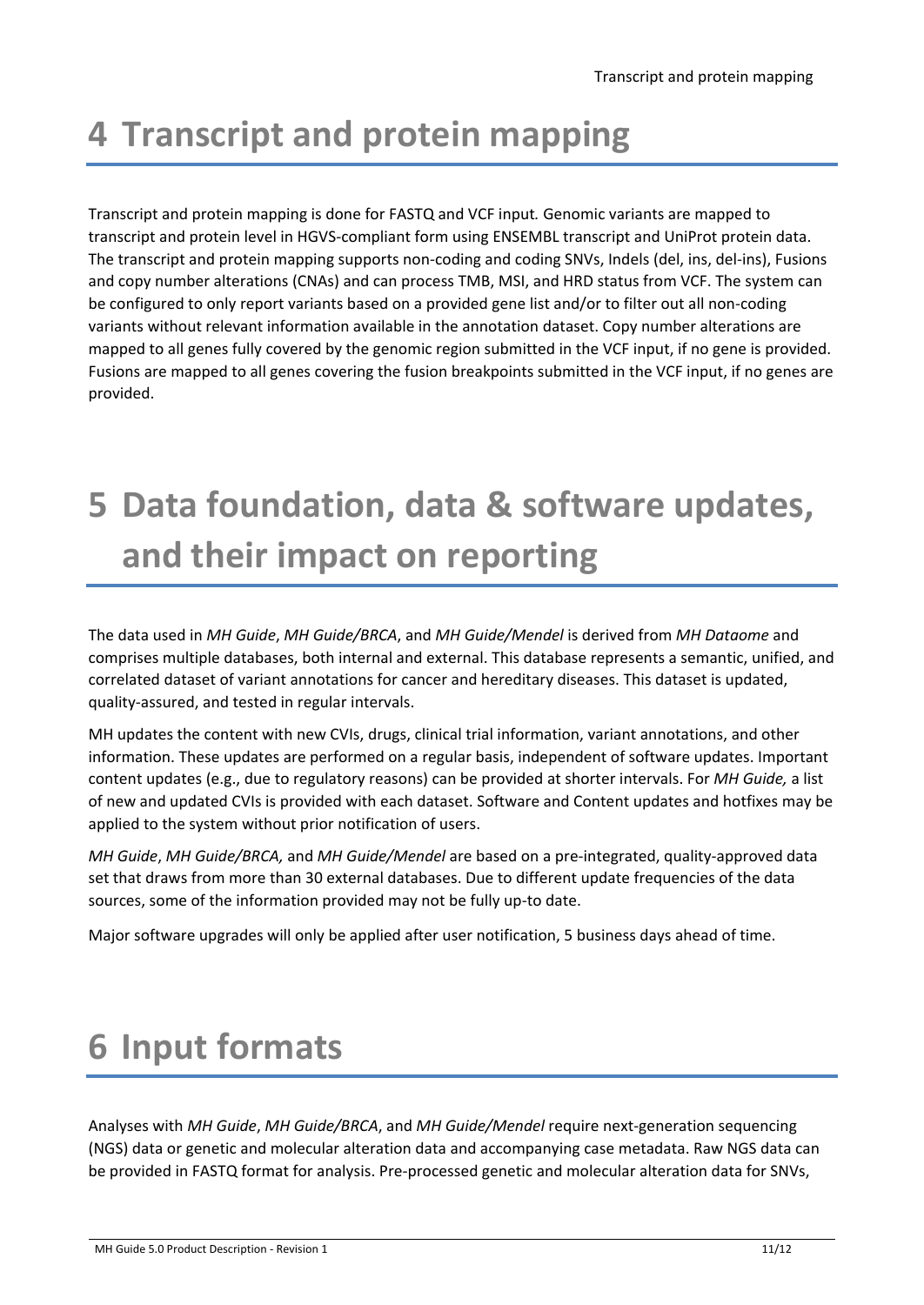Indels, Fusions, CNAs, MSI, HRD, and TMB can be provided in VCF format for analysis. Uploaded VCF files must comply with the VCF standard defined by MH (MH VCF).

Sufficiently good quality of the input data and especially of the underlying lab analyses and variant calls submitted to MH is essential for every analysis and must be assured by the submitting user or qualified lab.

For VCF based lab tests, organizations must define filtering criteria for every lab test they use to filter data according to their limits of detection and to exclude potential false positives or polymorphisms. When using VCF input, it is in the sole responsibility of customers to only provide true positive variants, or to to provide MH with the technical filter parameter based on the established and validated performance characteristics and limits of detection of the variant detection pipeline with which the VCF was created.

<span id="page-11-0"></span>Other types of molecular alterations identified for a patient from validated assays can be added manually within the user interface for *MH Guide* and *MH Guide/Mendel*.

## **7 Inbound interfaces**

Users can easily and securely upload the files containing variant information and patient metadata using SFTP or via *MH Order Portal*.

Due to its open nature on the inbound and outbound side, *MH Guide*, *MH Guide/BRCA*, and *MH Guide/Mendel* can be integrated into external systems.

Adapters for transformation of VCF files from various tests into the MH VCF format are available from Molecular Health as a consulting service. Such transformations are not part of the product and must be run in the customer's local environment, prior to uploading files.

### <span id="page-11-1"></span>**8 Output formats**

Depending on the *MH Guide, MH Guide/BRCA,* and *MH Guide/Mendel* configuration, the analysis results can be provided in PDF format, as MH CMR in JSON or XML format, or in other customized output formats.

- **PDF Report:** Standard report templates are available for *MH Guide, MH Guide/BRCA,* and *MH Guide/Mendel*. On request, the appearance and content of PDF format reports can be customized by MH as a professional service. PDF reports are available for download in the user interface and via SFTP.
- **MH CMR:** the MH CMR can be produced in JSON and XML format for easy incorporation into other systems and databases. The MH CMR is a standard defined by MH for reporting molecular and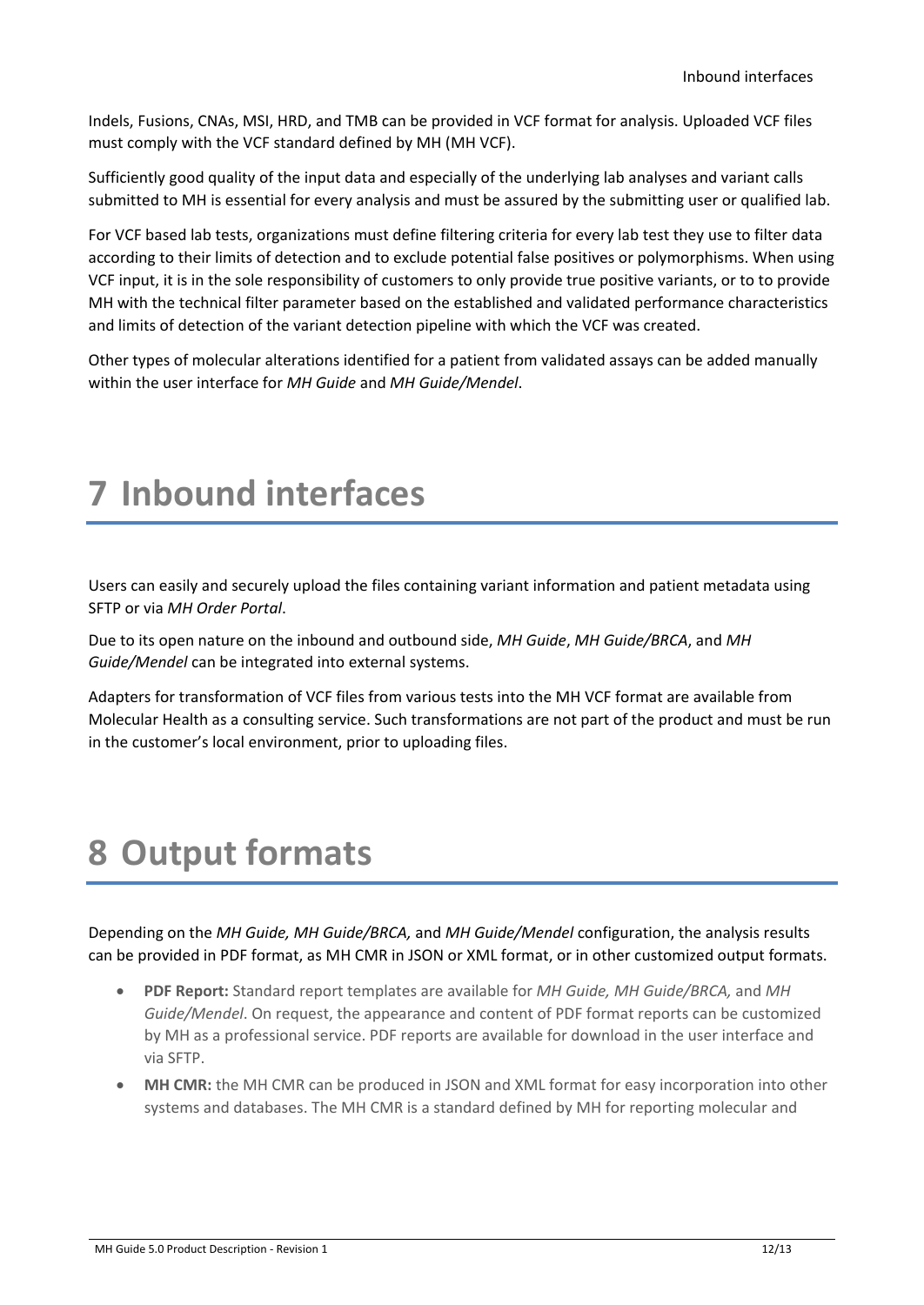genetic information on an individual patient. The MH CMR is available to the user for download via SFTP for 30 days after the analysis is completed.

- **Customized output formats:** customized output formats (e.g., XLSX format), can be provided on request by MH as a professional service. Customized output files are available for download in the user interface and via SFTP.
- <span id="page-12-0"></span>• The system can support processing of up to 100,000 variants per case. Creation of clinical reports and MH CMRs with more than 10,000 reported variants is not supported.

## **9 Analysis turnaround time**

**Analysis of MH VCF files:** Below five minutes. In exceptional cases with large numbers of variants, for extremely hyper-mutated-samples, analysis may take up to 2 hours.

**Analysis of FASTQ files:** Typical turnaround times from FASTQ input are below one day but are highly dependent on the target region size and coverage of the NGS experiment. The MH VDP typically takes less than 1 day if MH's processes and quality standards are met by the customer. As an example, our reference sample based on an unpaired 600+ gene panel with 500x coverage is processed in less than 4 hours. Smaller panels may be processed significantly faster. Experiments with extensive target regions such as WES analyses might run significantly longer.

The network transfer time from the customer to MH servers is not included in the turnaround time since the local and geographic bandwidth is in the sole responsibility of the customer.

<span id="page-12-1"></span>If the customer or geographic network is limited, we provide a consulting solution called "MH VDP in a box" which contains the MH VDP and additional components for creating a VCF locally from a FASTQ file.

## **10 Data storage**

All necessary information and files are stored in compliance with applicable federal or state regulations.

VCF input is stored for 2 years. Molecular Health does not take responsibility for FASTQ and BAM file storage.

In the EU, analysis results like reports are stored for 10 years according to GenDG §12. In other regions, analysis results are also stored for 10 years.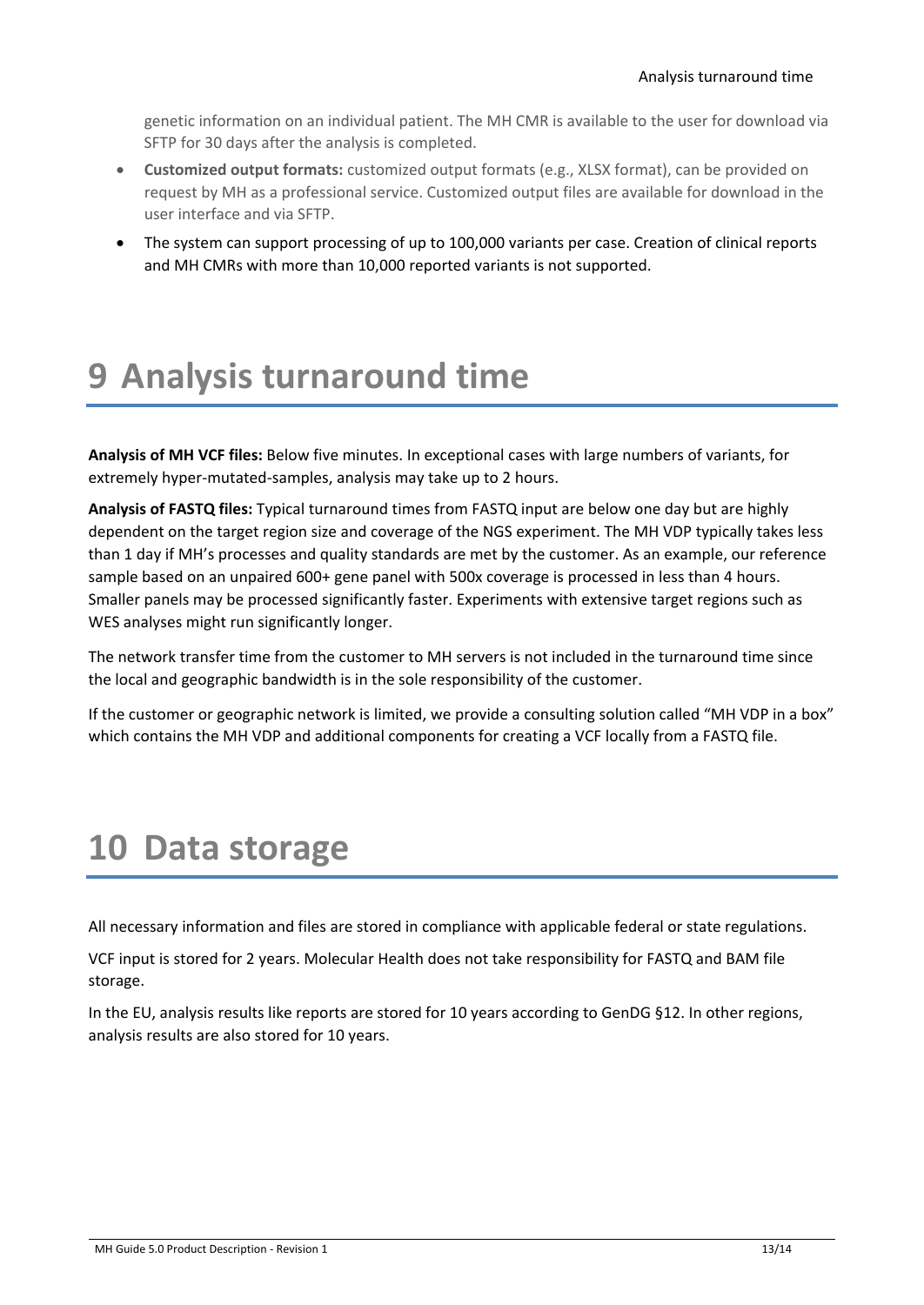## <span id="page-13-0"></span>**11 Limitation of user numbers per role and contract**

*MH Guide, MH Guide/BRCA, MH Guide/Mendel,* and *MH Order Portal* are multi-user software applications. Users are configured as named users and can have different user roles depending on their professional working role. Since the offered products are analytical applications and typically charged per patient case, the total number of user accounts per role is limited per contract. In the standard configuration, a contract is limited to the following number of users per role:

| <b>Product</b>                     | <b>Role</b>                          | <b>Max. Number of Users</b> |
|------------------------------------|--------------------------------------|-----------------------------|
| MH Guide                           | Certified Physician (CP)             | 2                           |
| MH Guide                           | Certified Physician Oncologist (CPO) | 5                           |
| MH Guide                           | Certified Physician Assistant (CPA)  | 10                          |
| MH Guide                           | Research physician (RP)              | 10                          |
| MH Guide/BRCA &<br>MH Guide/Mendel | Human Geneticist (HG)                | 5                           |
| <b>MH Order Portal</b>             | MH Order Portal-only user (OPO)      | 10                          |
| <b>MH Order Portal</b>             | Lab user (LU)                        | 10                          |

In addition to these roles, *MH Guide, MH Guide/BRCA,* and *MH Guide/Mendel* users can share read-only access to an individual case for a limited time with a colleague, provided a patient agreement is in place. This limited access role is entitled **guest user (GU)**.

In general, Molecular Health reserves the right to define the number of user licenses provided per user role for each customer account.